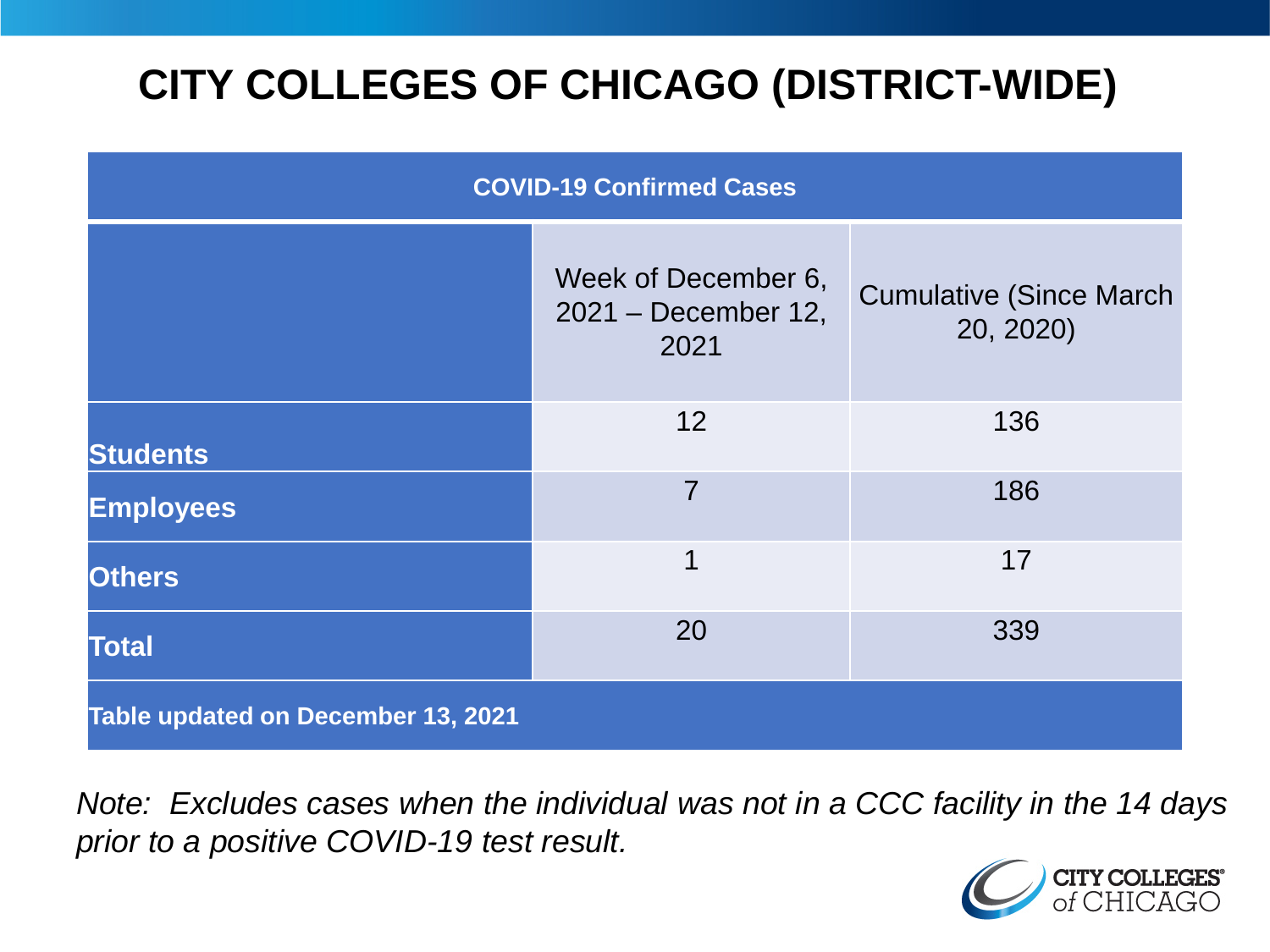## **DALEY COLLEGE**

| <b>COVID-19 Confirmed Cases</b>    |                                                    |                                              |
|------------------------------------|----------------------------------------------------|----------------------------------------------|
|                                    | Week of December 6,<br>2021 - December 12,<br>2021 | <b>Cumulative (Since March)</b><br>20, 2020) |
| <b>Students</b>                    | $\overline{0}$                                     | 9                                            |
| <b>Employees</b>                   | $\overline{0}$                                     | 21                                           |
| <b>Others</b>                      | 1                                                  | 3                                            |
| <b>Total</b>                       | 1                                                  | 33                                           |
| Table updated on December 13, 2021 |                                                    |                                              |

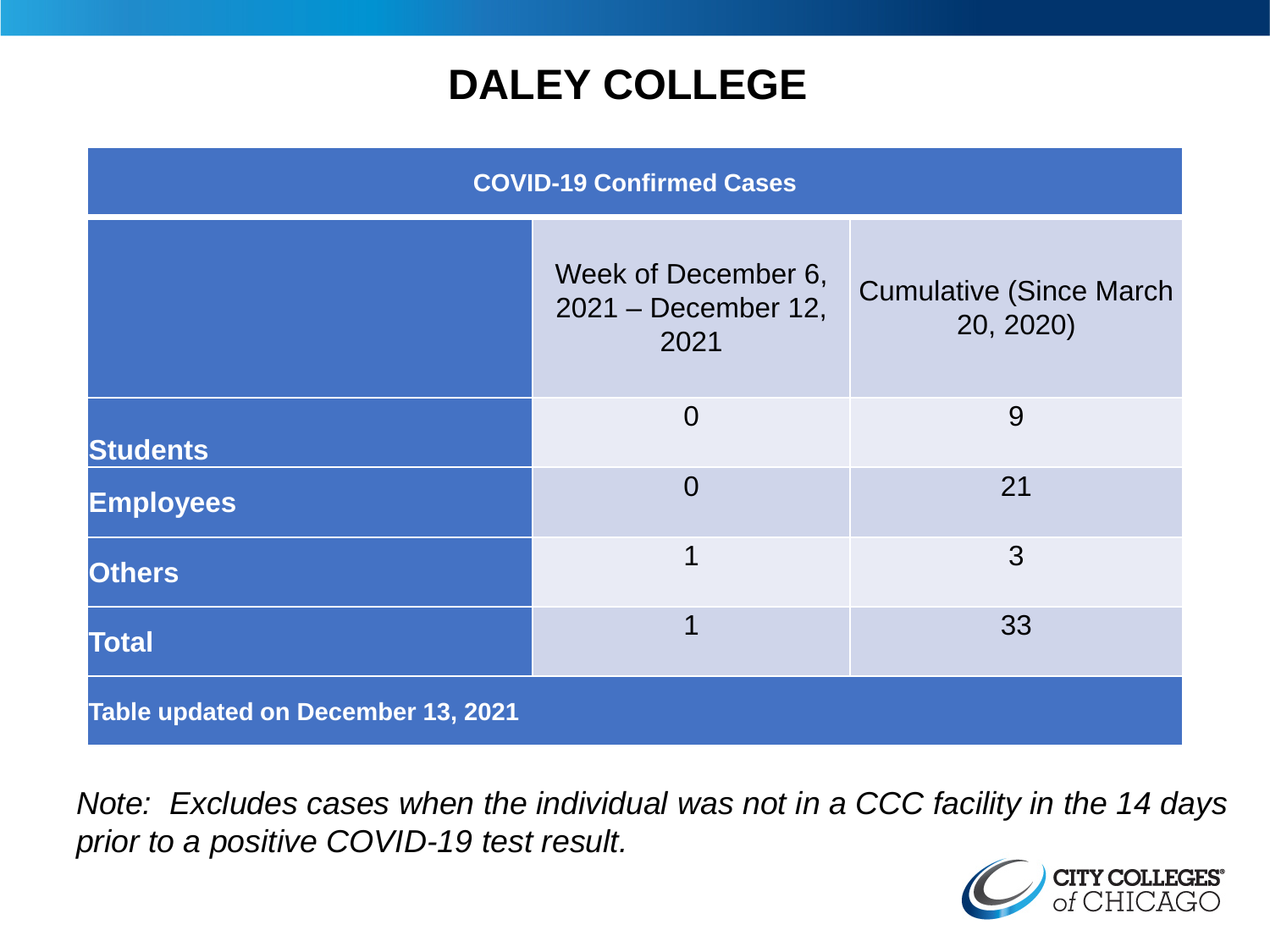## **HAROLD WASHINGTON COLLEGE**

| <b>COVID-19 Confirmed Cases</b>    |                                                     |                                              |
|------------------------------------|-----------------------------------------------------|----------------------------------------------|
|                                    | Week of December 6,<br>$2021 - December 12$<br>2021 | <b>Cumulative (Since March)</b><br>20, 2020) |
| <b>Students</b>                    | 1                                                   | 21                                           |
| <b>Employees</b>                   | $\Omega$                                            | 18                                           |
| <b>Others</b>                      | $\overline{0}$                                      | $\overline{2}$                               |
| <b>Total</b>                       | 1                                                   | 41                                           |
| Table updated on December 13, 2021 |                                                     |                                              |

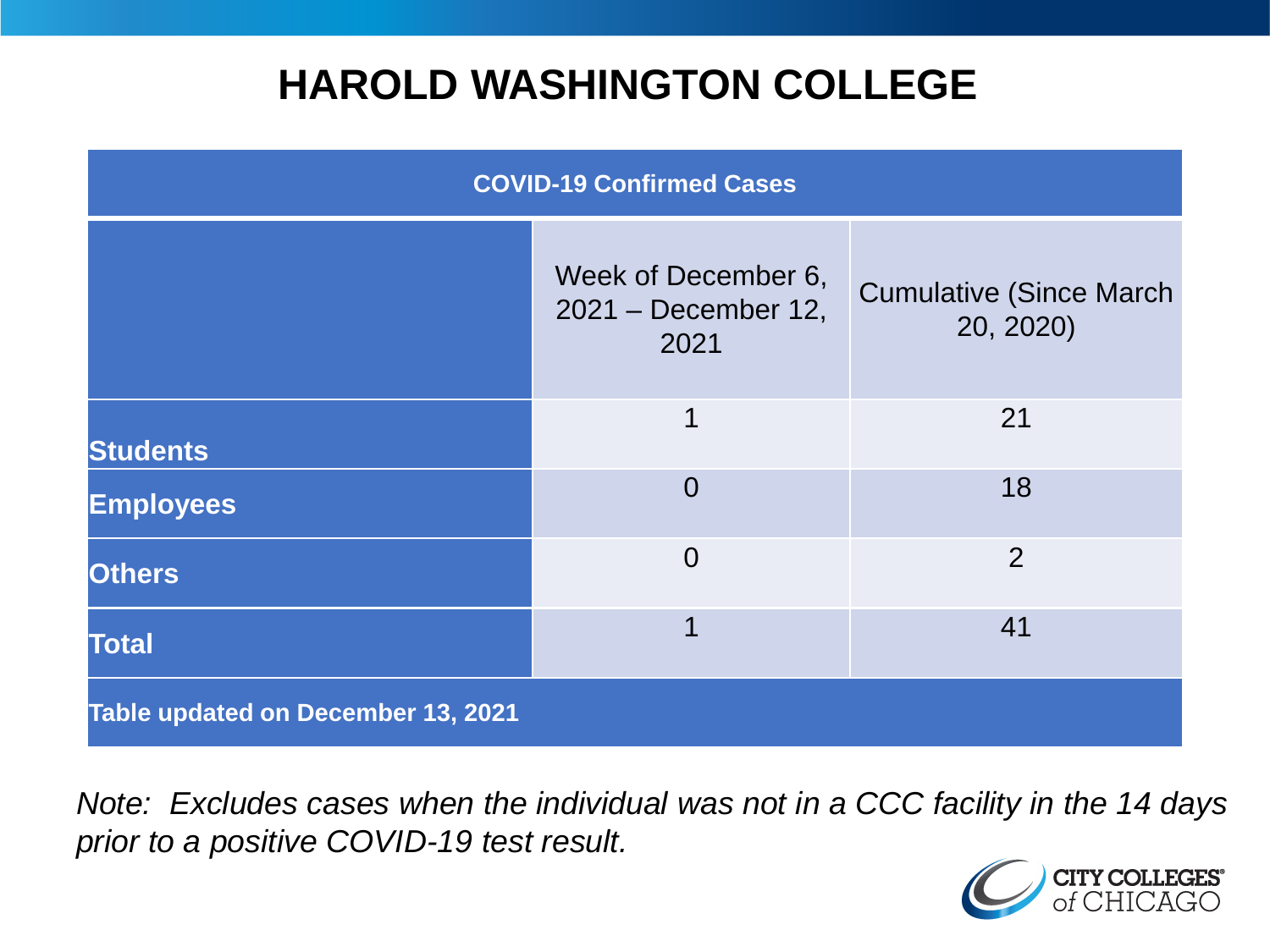## **KENNEDY-KING COLLEGE**

| <b>COVID-19 Confirmed Cases</b>    |                                                    |                                              |
|------------------------------------|----------------------------------------------------|----------------------------------------------|
|                                    | Week of December 6,<br>2021 – December 12,<br>2021 | <b>Cumulative (Since March)</b><br>20, 2020) |
| <b>Students</b>                    | $\overline{0}$                                     | 12                                           |
| <b>Employees</b>                   | $\overline{0}$                                     | 36                                           |
| <b>Others</b>                      | $\overline{0}$                                     | 2                                            |
| <b>Total</b>                       | $\overline{0}$                                     | 50                                           |
| Table updated on December 13, 2021 |                                                    |                                              |

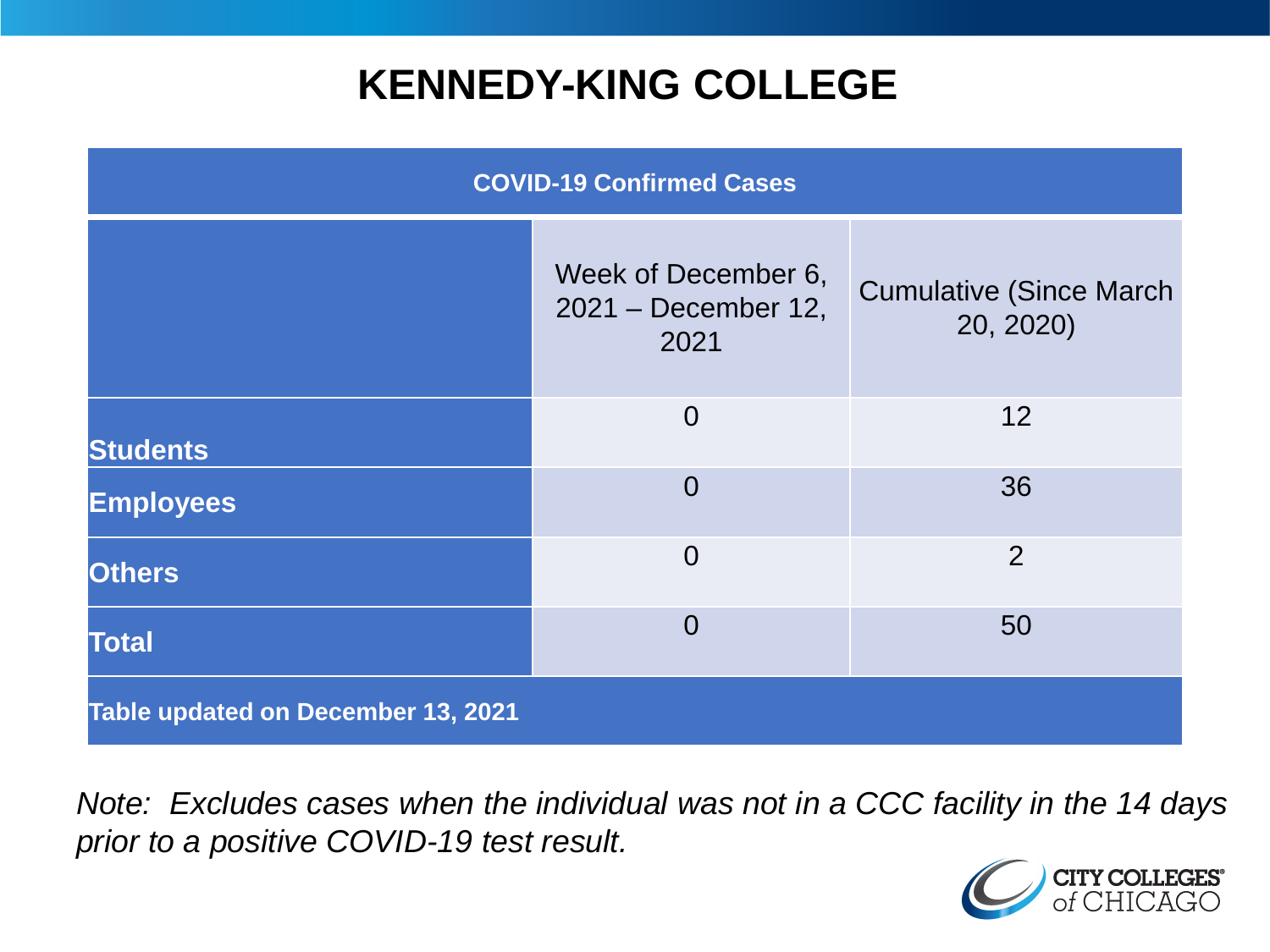# **MALCOLM X COLLEGE**

| <b>COVID-19 Confirmed Cases</b>    |                                                    |                                              |
|------------------------------------|----------------------------------------------------|----------------------------------------------|
|                                    | Week of December 6,<br>2021 - December 12,<br>2021 | <b>Cumulative (Since March)</b><br>20, 2020) |
| <b>Students</b>                    | 6                                                  | 56                                           |
| <b>Employees</b>                   | 5                                                  | 36                                           |
| <b>Others</b>                      | $\overline{0}$                                     | 3                                            |
| <b>Total</b>                       | 11                                                 | 95                                           |
| Table updated on December 13, 2021 |                                                    |                                              |

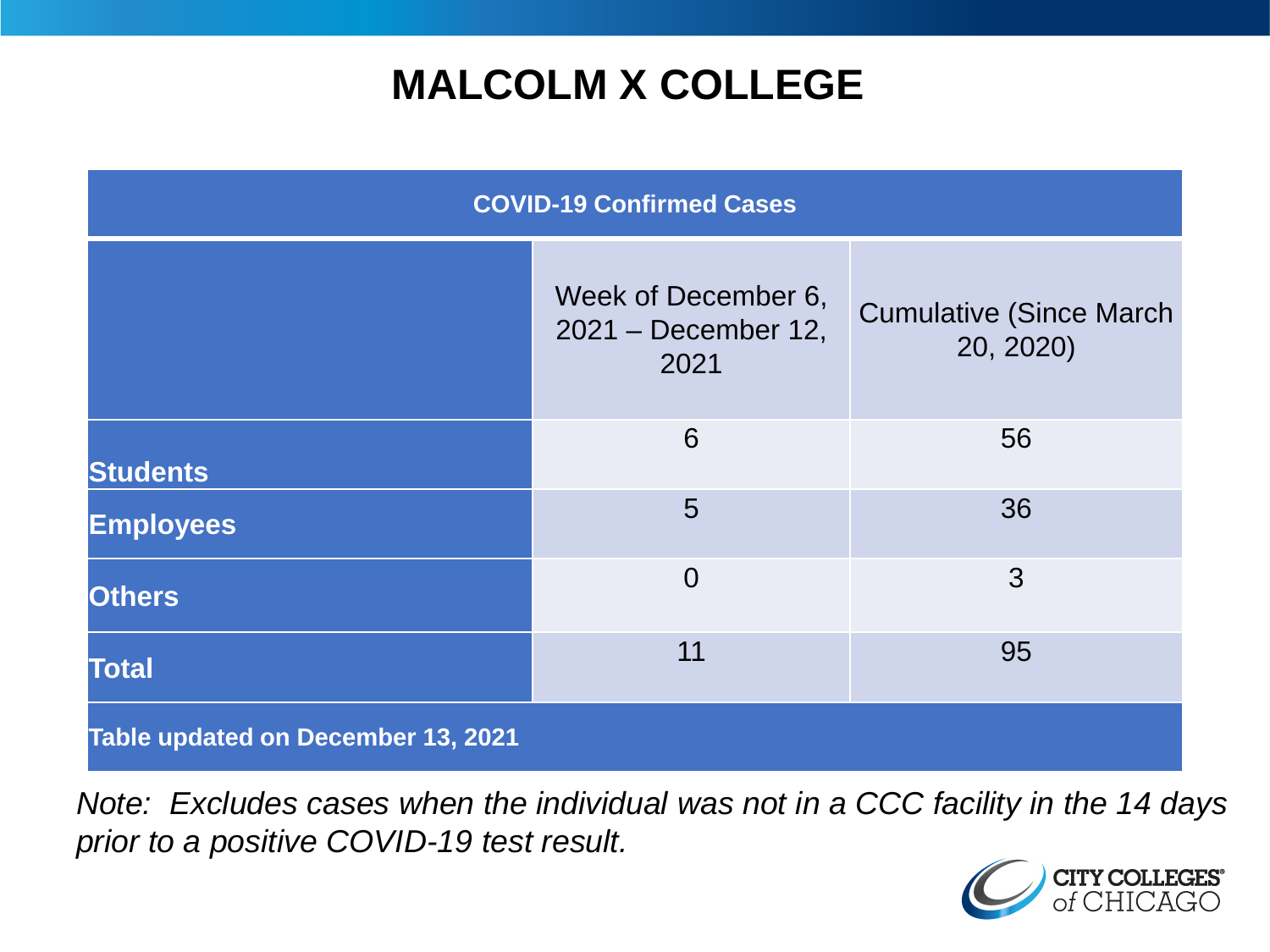# **OLIVE-HARVEY COLLEGE**

| <b>COVID-19 Confirmed Cases</b>    |                                                    |                                              |
|------------------------------------|----------------------------------------------------|----------------------------------------------|
|                                    | Week of December 6,<br>2021 - December 12,<br>2021 | <b>Cumulative (Since March)</b><br>20, 2020) |
| <b>Students</b>                    | $\overline{0}$                                     | 6                                            |
| <b>Employees</b>                   |                                                    | 24                                           |
| <b>Others</b>                      | $\overline{0}$                                     | $\overline{4}$                               |
| <b>Total</b>                       |                                                    | 34                                           |
| Table updated on December 13, 2021 |                                                    |                                              |

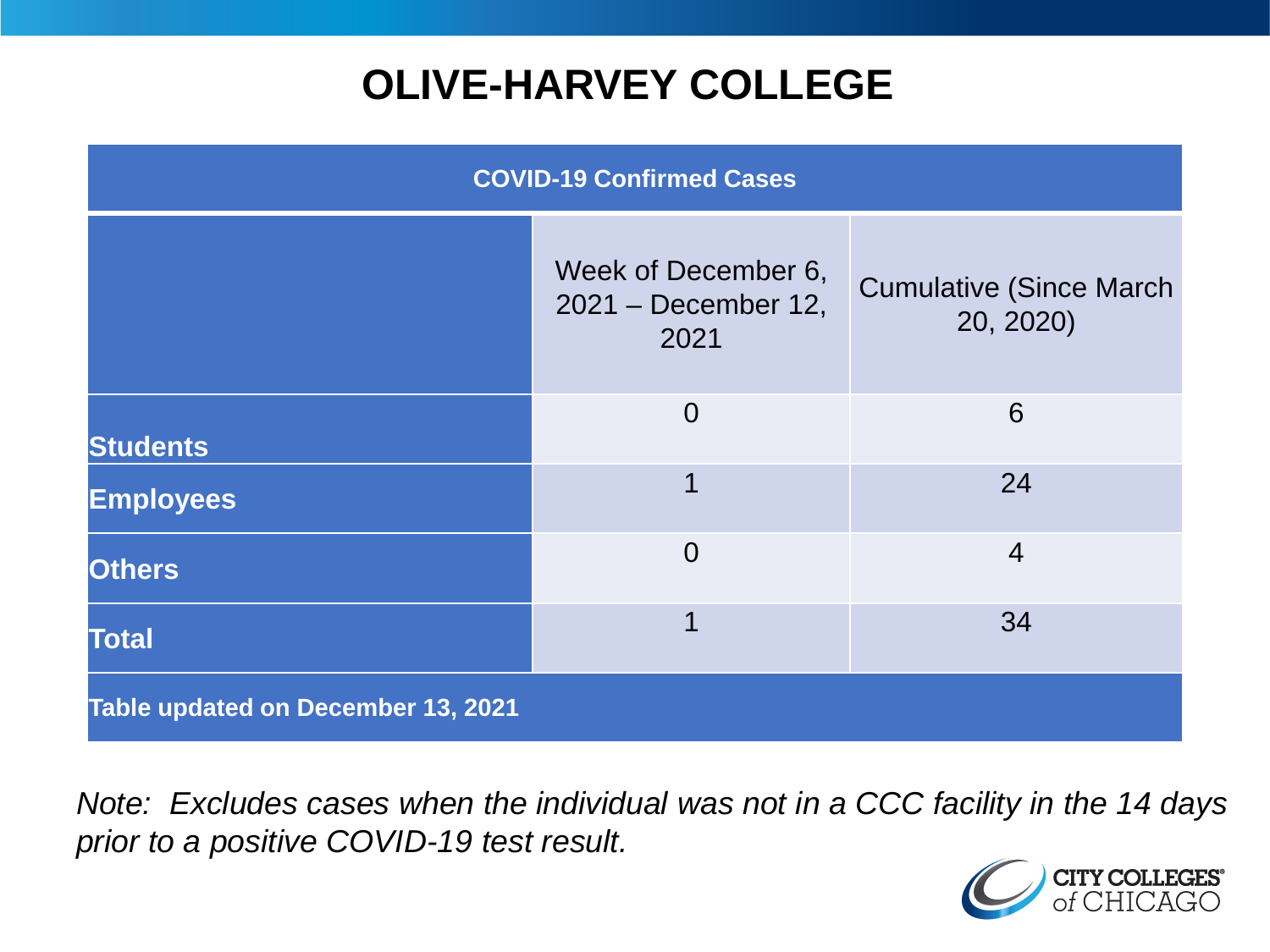## **TRUMAN COLLEGE**

| <b>COVID-19 Confirmed Cases</b>    |                                                    |                                              |
|------------------------------------|----------------------------------------------------|----------------------------------------------|
|                                    | Week of December 6,<br>2021 - December 12,<br>2021 | <b>Cumulative (Since March)</b><br>20, 2020) |
| <b>Students</b>                    | 1                                                  | 14                                           |
| <b>Employees</b>                   | 1                                                  | 25                                           |
| <b>Others</b>                      | $\overline{0}$                                     | $\overline{0}$                               |
| <b>Total</b>                       | $\overline{2}$                                     | 39                                           |
| Table updated on December 13, 2021 |                                                    |                                              |

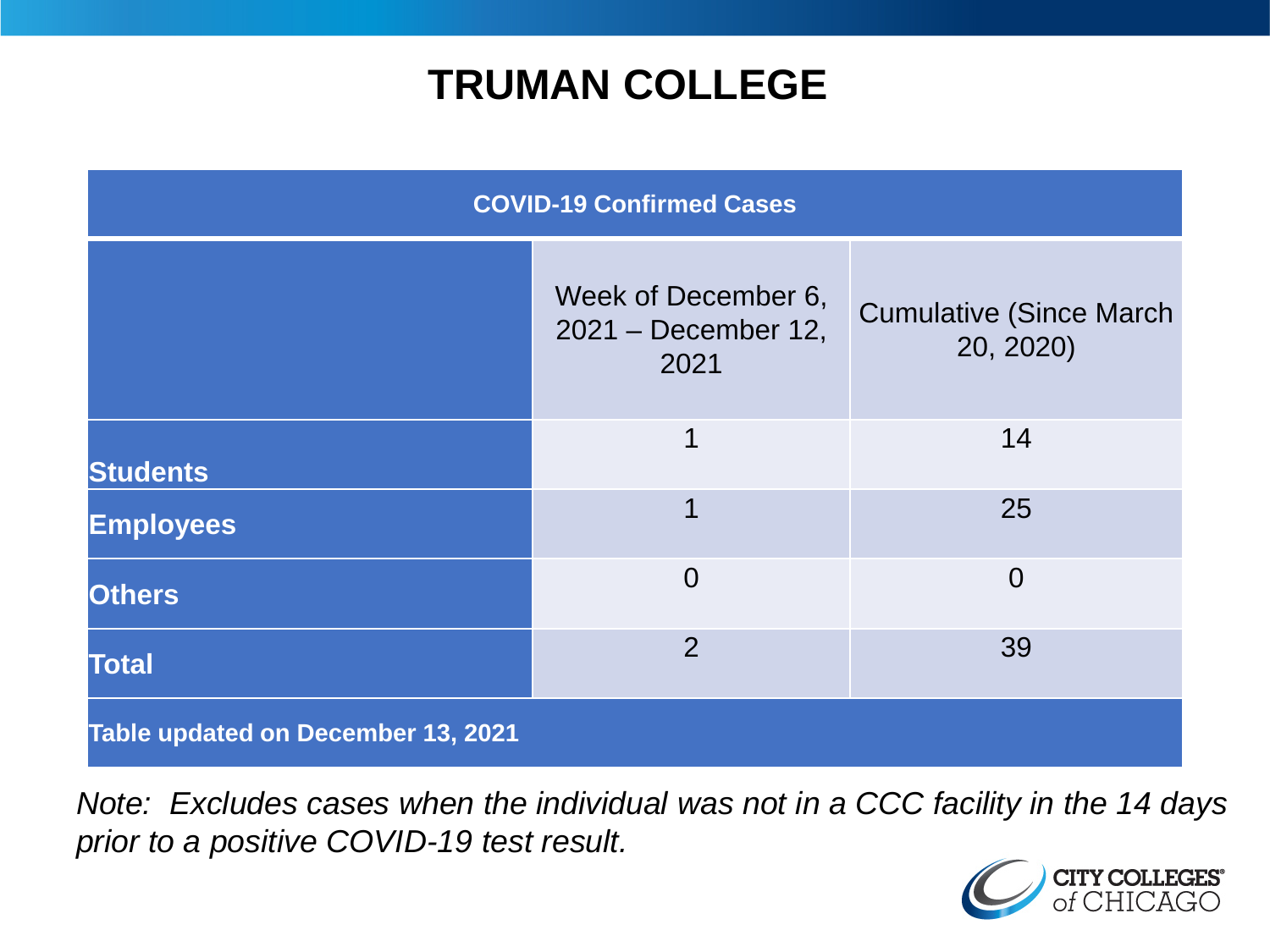## **WRIGHT COLLEGE**

| <b>COVID-19 Confirmed Cases</b>    |                                                    |                                              |
|------------------------------------|----------------------------------------------------|----------------------------------------------|
|                                    | Week of December 6,<br>2021 - December 12,<br>2021 | <b>Cumulative (Since March)</b><br>20, 2020) |
| <b>Students</b>                    | $\overline{4}$                                     | 18                                           |
| <b>Employees</b>                   | $\overline{0}$                                     | 24                                           |
| <b>Others</b>                      | $\overline{0}$                                     | 1                                            |
| <b>Total</b>                       | $\overline{4}$                                     | 43                                           |
| Table updated on December 13, 2021 |                                                    |                                              |